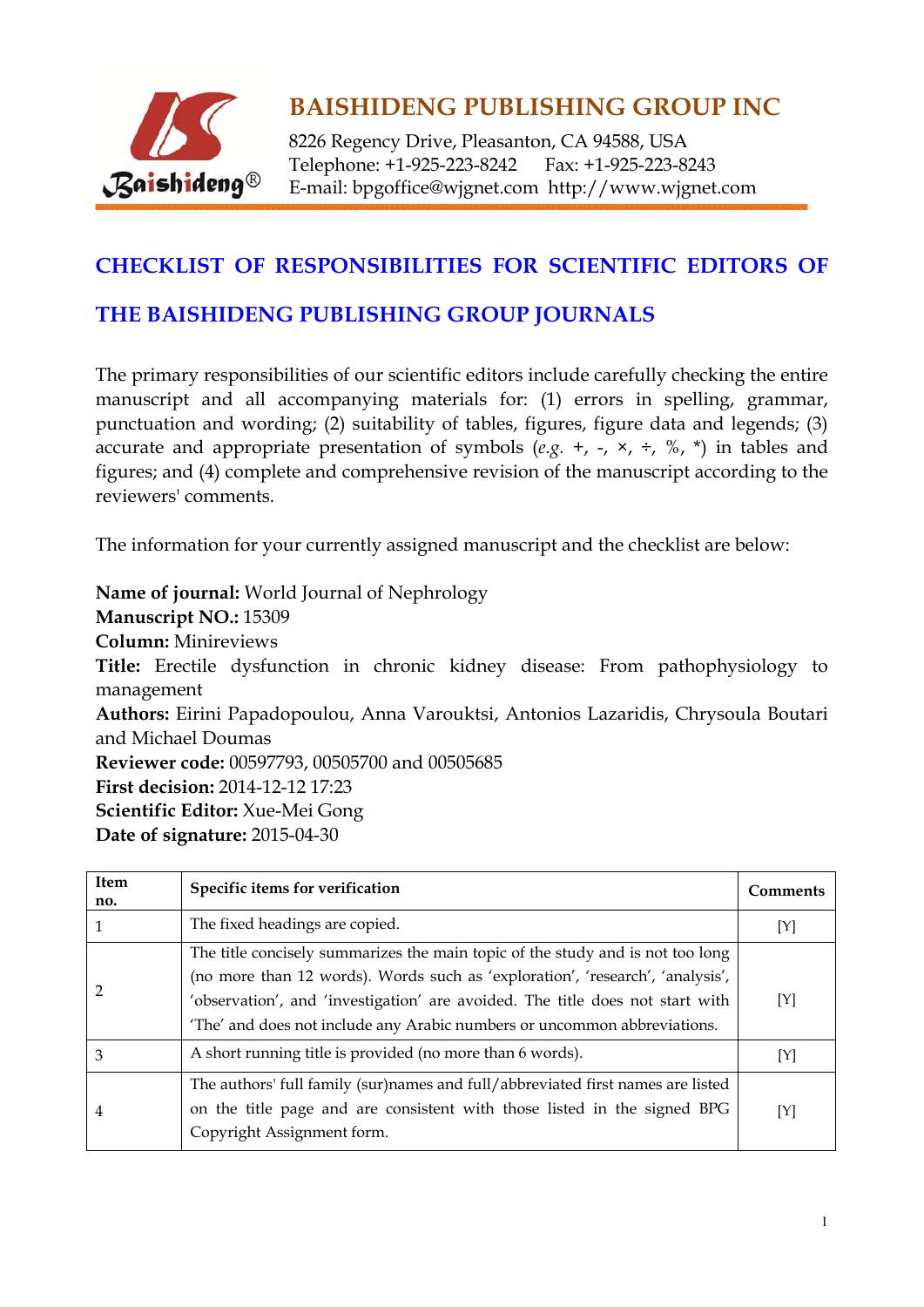

| 5  | The entire manuscript has been investigated for suspected or proven<br>academic/publication misconduct before the manuscript is sent to the Editor-<br>in-Chief.                                                                                                                                                                                                                                                                                                                                                                                                                                                                                                                     | [Y]         |
|----|--------------------------------------------------------------------------------------------------------------------------------------------------------------------------------------------------------------------------------------------------------------------------------------------------------------------------------------------------------------------------------------------------------------------------------------------------------------------------------------------------------------------------------------------------------------------------------------------------------------------------------------------------------------------------------------|-------------|
| 6  | The authors' affiliations are listed on the title page and are consistent with<br>those in the signed BPG Copyright Assignment form.                                                                                                                                                                                                                                                                                                                                                                                                                                                                                                                                                 | [Y]         |
| 7  | The 'Supported by' statement describes the source(s) of financial support and<br>includes the corresponding identification number(s) and program ID(s) if<br>available, and contains no spelling errors.                                                                                                                                                                                                                                                                                                                                                                                                                                                                             | [N]         |
| 8  | The ethics-related statements are provided in accordance with the manuscript<br>type (e.g., ESPS Manuscript No.-Institutional review board statement, ESPS<br>Manuscript No.-Animal care and use statement, etc.).                                                                                                                                                                                                                                                                                                                                                                                                                                                                   | [Y]         |
| 9  | The 'Author contributions' passage describes the specific contribution(s) made<br>by each author. The author's names are listed in the following format: full<br>family (sur)name followed by abbreviated first and middles names.<br>e.g., "Wang CL and Liang L contributed equally to this work; Wang CL, Liang<br>L, Fu JF, Zou CC, Hong F and Wu XM designed the research study; Wang CL,<br>Zou CC, Hong F and Wu XM performed the research; Xue JZ and Lu JR<br>contributed new reagents and analytic tools; Wang CL, Liang L and Fu JF<br>analyzed the data; and Wang CL, Liang L and Fu JF wrote the manuscript. All<br>authors have read and approve the final manuscript." | [Y]         |
| 10 | The 'Correspondence to' passage provides the corresponding author's full<br>first and family (sur)names, abbreviated title (e.g., MD, PhD), affiliated<br>institute's name and complete postal address (including zip code) and e-mail<br>(written in all lowercase), and contains no spelling errors.                                                                                                                                                                                                                                                                                                                                                                               | [N]         |
| 11 | The 'Telephone' and 'Fax' numbers are given for the corresponding author,<br>and contain no spelling, punctuation or numerical errors. The telephone and<br>fax numbers are composed of the plus symbol $(+,$ which is the international<br>exit code), the country code, the area or city code, and the local phone number<br>$(e.g., +86-10-85381892).$                                                                                                                                                                                                                                                                                                                            | $[{\rm Y}]$ |
| 12 | The Manuscript Tracking information (i.e., Received, Peer review started, First<br>decision, Revised, Accepted, Article in press, and Published online) are<br>provided along with the corresponding editor and date for each item, and<br>contain no spelling errors.                                                                                                                                                                                                                                                                                                                                                                                                               | [Y]         |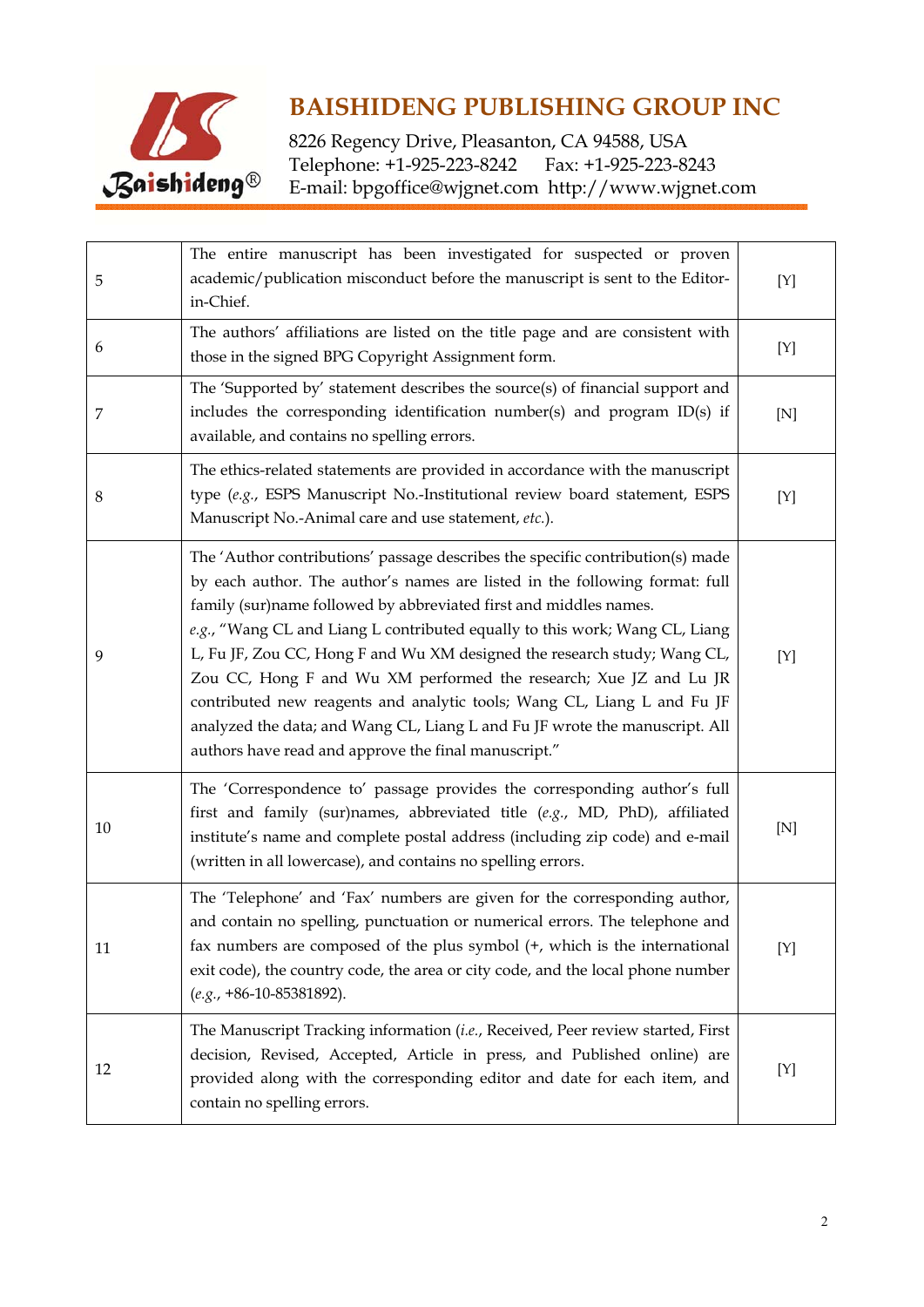

| 13 | The Abstract section is formatted according to the article-specific style<br>(structured vs unstructured) and word count thresholds, as follows:<br>Commentary, Frontier, Diagnostic Advances, Medical Ethics, Minireview,<br>Review, Therapeutics Advances, and Topic Highlight: Non-structured<br>abstract that is no less than 200 words.<br>Field of Vision, Case Report and Letter to the Editor: Non-structured abstract<br>that is no less than 150 words.<br>Original Articles (Basic Study, Case Control Study, Clinical Trials Study,<br>Observational Study, Prospective Study, Randomized Clinical Trial,<br>Randomized Controlled Trial, Retrospective Cohort Study, and Retrospective                                                                                                                   | [N] |
|----|-----------------------------------------------------------------------------------------------------------------------------------------------------------------------------------------------------------------------------------------------------------------------------------------------------------------------------------------------------------------------------------------------------------------------------------------------------------------------------------------------------------------------------------------------------------------------------------------------------------------------------------------------------------------------------------------------------------------------------------------------------------------------------------------------------------------------|-----|
|    | Study): Structured abstract with subsections for AIM (no more than 20 words);<br>METHODS (no less than 140 words); RESULTS (no less than 150 words); and<br>CONCLUSION (no more than 26 words).<br>Evidence-Based Medicine, Meta-Analysis, Scientometrics and Systematic<br>Reviews: Structured abstract with subsections for AIM (no more than 20<br>words); METHODS (no less than 80 words); RESULTS (no less than 120<br>words); and CONCLUSION (no more than 26 words).                                                                                                                                                                                                                                                                                                                                           |     |
| 14 | The 'Key words' list provides 5-10 keywords that reflect the main content of<br>the study. The first letter of each keyword is capitalized, and each keyword is<br>separated by a semicolon.                                                                                                                                                                                                                                                                                                                                                                                                                                                                                                                                                                                                                          | [Y] |
| 15 | The 'Core tip' provides a summary (less than 100 words) of the study that<br>outlines the most innovative and important arguments and core contents of<br>the paper and will serve to effectively attract readers.                                                                                                                                                                                                                                                                                                                                                                                                                                                                                                                                                                                                    | [Y] |
| 16 | The authors' full family (sur)names followed by abbreviated first/middle<br>names provided in the bibliography information are consistent with those<br>provided on both the title page and the signed BPG Copyright Assignment<br>form.                                                                                                                                                                                                                                                                                                                                                                                                                                                                                                                                                                              | [Y] |
| 17 | The 'INTRODUCTION' section clearly describes the relevant background<br>information for the study. Only the most relevant and current (within the past<br>5 years) literature is cited, with the exception of rare instances of seminal<br>literature citations. All technical terms and/or abbreviations are explained<br>and/or defined, with the full name of abbreviations given upon first<br>appearance in the text and the abbreviation presented in parentheses $[i.e.,$<br>"computed tomography (CT)"]. First-person pronouns (e.g., 'I', 'we') are<br>used appropriately to clearly indicate the work performed by the author(s).<br>When weaknesses of previous studies are described in the text to highlight the<br>innovations related to the current study, the information is presented<br>carefully. | [Y] |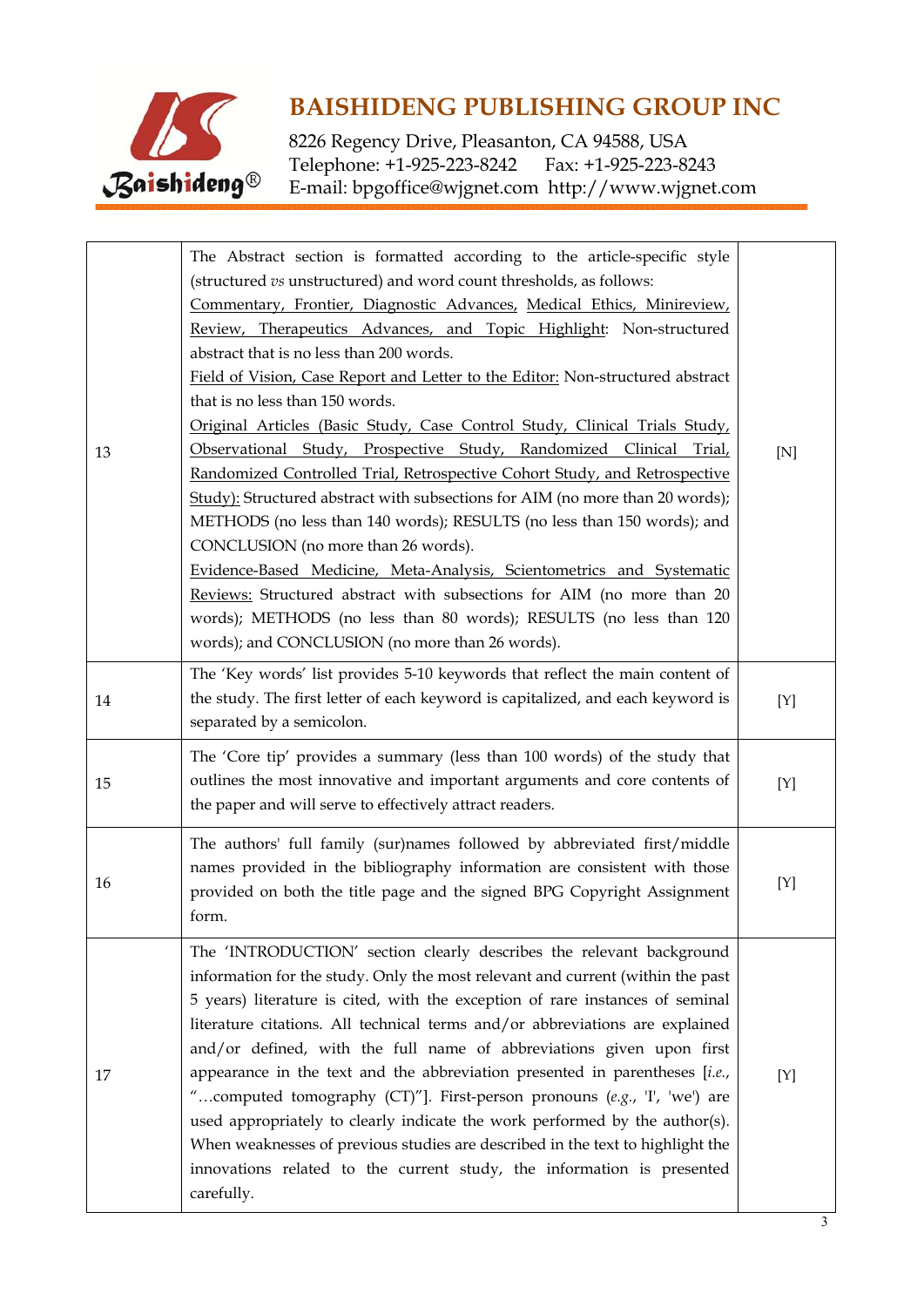

| 18 | The 'MATERIALS AND METHODS' section clearly and accurately describes<br>all materials and methods used to obtain the data presented in the article and<br>is adequate for a reader to repeat the study.                                                                                                                                                                                                                                                                                                                                           | $[{\rm N}]$ |
|----|---------------------------------------------------------------------------------------------------------------------------------------------------------------------------------------------------------------------------------------------------------------------------------------------------------------------------------------------------------------------------------------------------------------------------------------------------------------------------------------------------------------------------------------------------|-------------|
| 19 | The 'RESULTS' section concisely describes the observational and experimental<br>results. Representative data and data that have scientific significance are<br>emphasized. Data is presented in either the text, a table or figure (i.e., chart,<br>diagram, graph or image), but is not repeated among each. Information<br>presented in the tables and figures clearly describes the trends, meaning, and<br>inferences. Results described in textual form are accurate, concise and clear.                                                     | [N]         |
| 20 | The order and numerical labeling of tables and figures is consistent with their<br>appearance and presentation in the text. Symbols in tables $(e.g., +, -, x, \div, *)$<br>correctly correspond to the definitions in the footnotes. Only one legend is<br>provided for each multi-panel figure consisting of color graphs, black and<br>white graphs, or line graphs that depicts data of the same theme. For example:<br>Figure 1 Pathological changes in atrophic gastritis tissue before and after<br>treatment. A: ; B: ; C: ; D: ; E: ; F: | [N]         |
| 21 | Split pictures include flow charts, line graphs, histograms, and graphs<br>including text. Unsplit pictures include meta-analysis diagrams, PCR<br>amplification curves, and survival curves.                                                                                                                                                                                                                                                                                                                                                     | [N]         |
| 22 | Statistical symbols are accurate. Statistical significance is expressed as <sup>a</sup> P<0.05,<br>$bP<0.01$ (P>0.05 usually does not need to be denoted). If there are other series<br>of P values, $P<0.05$ and $dP<0.01$ are used, and a third series of P values is<br>expressed as $\text{eP}$ <0.05 and $\text{fP}$ <0.01. Statistical data is expressed as mean $\pm$ SD or<br>$mean \pm SE$ .                                                                                                                                             | [N]         |
| 23 | The 'DISCUSSION' section (1) describes the main purpose and hypothesis of<br>the study; (2) summarizes the most important results; (3) illustrates and<br>explains the results (but does not simply repeat the data) and draws<br>conclusions or inferences based on the results; (4) points out the limitations of<br>the study and their impact on the results, as well as proposes further advice<br>on future research topic(s) or direction(s); and (5) describes the theoretical<br>significance and practical value of the findings.       | [N]         |
| 24 | The 'ACKNOWLEDGMENTS' section expresses gratitude to any individuals<br>or organizations for technical support (i.e., providing instrumentation,<br>equipment or experimental materials, and/or assistance in experimental<br>work), non-technical services (i.e., useful inspiration, suggestions, guidance, or<br>review), and/or any other auxiliary work.                                                                                                                                                                                     | [N]         |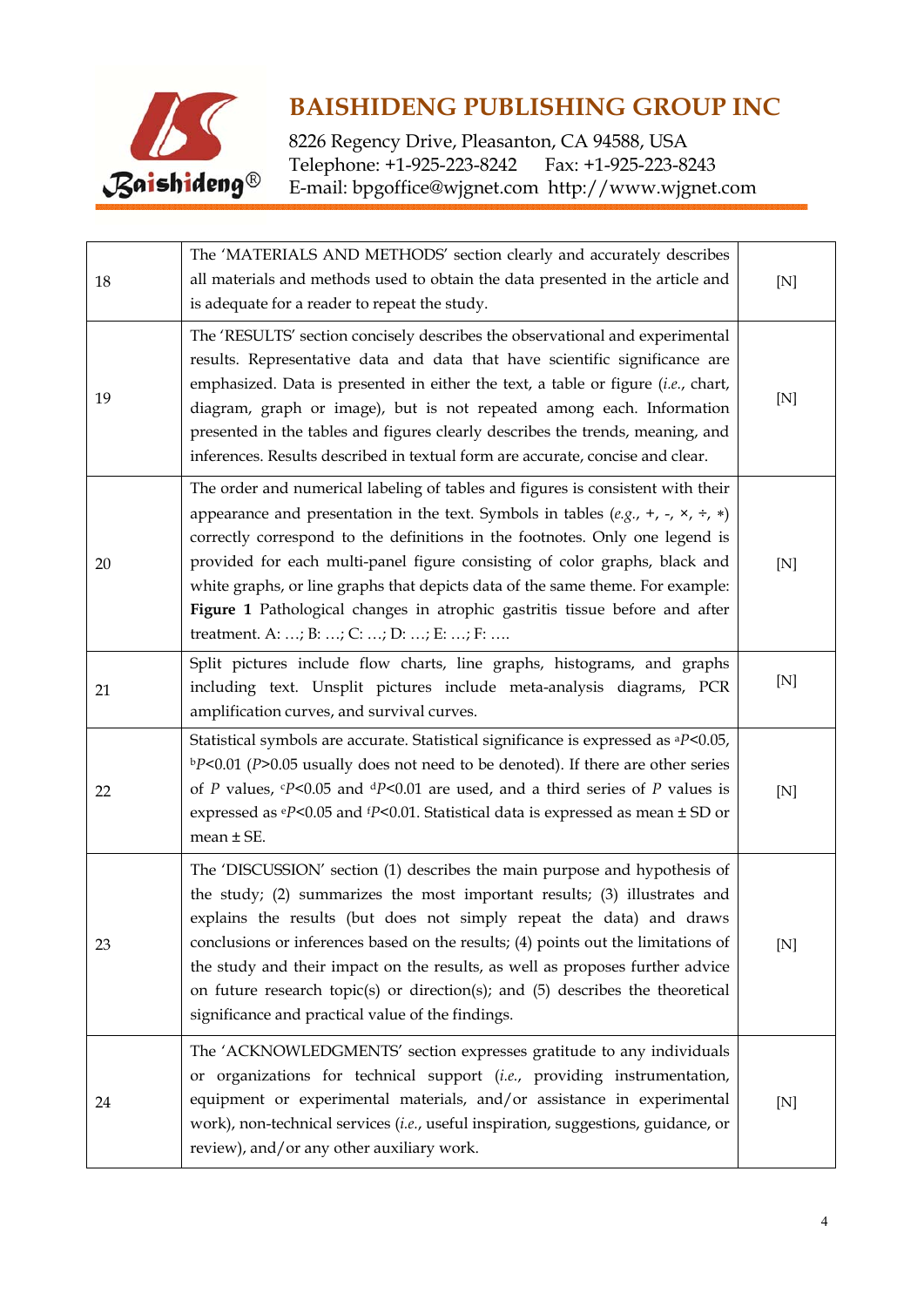

| 25 | The 'COMMENTS' section provides comments for original articles in<br>accordance with the specified format.                                                                                                                                                                                                                                                                                                                                                                                                                                                                                                                                                                                                                                                                                                                                                                                               | [N] |
|----|----------------------------------------------------------------------------------------------------------------------------------------------------------------------------------------------------------------------------------------------------------------------------------------------------------------------------------------------------------------------------------------------------------------------------------------------------------------------------------------------------------------------------------------------------------------------------------------------------------------------------------------------------------------------------------------------------------------------------------------------------------------------------------------------------------------------------------------------------------------------------------------------------------|-----|
| 26 | The 'REFERENCES' section lists the references in the Vancouver style. This<br>style uses Arabic numeral in-text citations based on the order of the first<br>appearance of a source in the text. For citations where the author's name is<br>indicated in the text, a superscript number should be placed following the<br>name (i.e, "Pang et al"). For citations where no author is indicated, a<br>superscript number should be placed at the end of the sentence. Respective<br>examples are: "Ma [1] reported ", "Pan et al [2-5] indicated "; "PCR has a<br>high sensitivity [6,9]." No superscript numbers are used when the reference<br>number is described in the text; for example, "The experimental method used<br>has been described in reference [8]." The style of reference citations in tables is<br>the same as that in the text $(e.g., Pan et al [2-5], please see reference [8]).$ | [Y] |
| 27 | Journal references have been verified to ensure that there are no duplicate<br>references and that the PMID numbers are correct. For references not yet<br>included in PubMed: the name of Chinese journals is spelled out using<br>Chinese Pinyin, with the first letter of each word capitalized (e.g., Shijie Huaren<br>Xiaohua Zazhi); the name of journals in other languages are listed according to<br>indexing information retrieved from Google. Book references are presented<br>with all the information relevant to the electronic version.                                                                                                                                                                                                                                                                                                                                                  | [Y] |
| 28 | The names of the peer reviewers and the scientific editor are present at the<br>end of the paper (e.g., P-Reviewer: Hugot D S-Editor: Wang JL).                                                                                                                                                                                                                                                                                                                                                                                                                                                                                                                                                                                                                                                                                                                                                          | [Y] |
| 29 | The number of cited references is appropriate for the article type, as follows:<br>Commentary: no less than 50;<br>Review: no less than 100;<br>Article: no less than 30/26;<br>Case Report and Letter to the Editor: no less than 1.                                                                                                                                                                                                                                                                                                                                                                                                                                                                                                                                                                                                                                                                    | [N] |
| 30 | The revised manuscript is provided (file name: ESPS Manuscript No.-Review;<br>e.g., 870- Review).<br>The letter of peer-reviewers' comments is provided (file name: ESPS<br>Manuscript No.-Peer-review(s); e.g., 870-Peer-review(s)).<br>The response letter is provided (file name: ESPS Manuscript No.-Answering<br>reviewers; e.g., 870-Answering reviewers).                                                                                                                                                                                                                                                                                                                                                                                                                                                                                                                                         | [Y] |
| 31 | The author(s) highlighted the changes made to the manuscript according to<br>the peer-reviewers' comments.                                                                                                                                                                                                                                                                                                                                                                                                                                                                                                                                                                                                                                                                                                                                                                                               | [N] |
| 32 | The responses to the peer-reviewers' comments are consistent with the<br>changes made to the manuscript.                                                                                                                                                                                                                                                                                                                                                                                                                                                                                                                                                                                                                                                                                                                                                                                                 | [Y] |